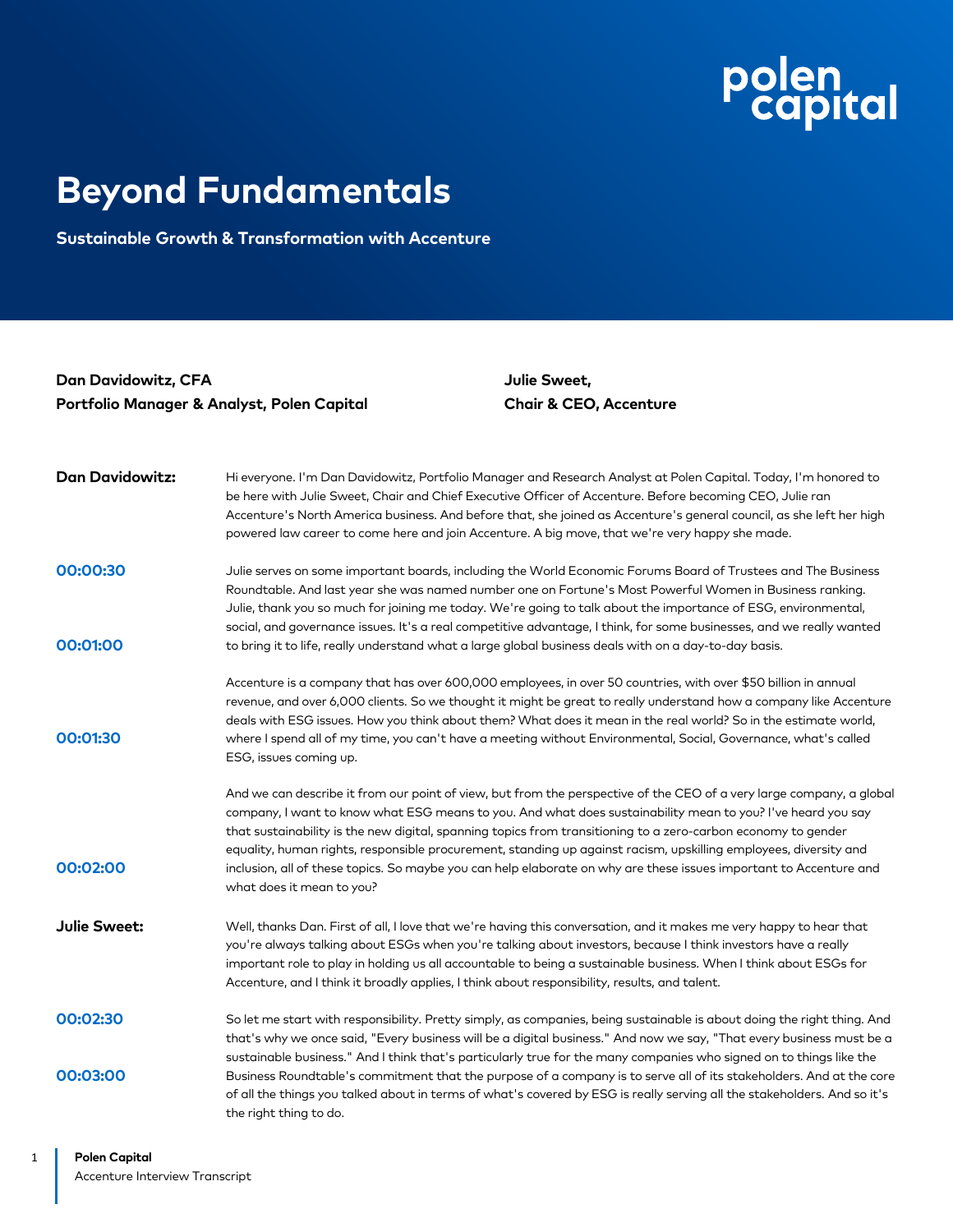| 00:03:30                 | The second piece is the results, though. It is really good business. And let me give you two perspectives from<br>Accenture. Back in 2013, when we said, "Every business would be a digital business." We were less than 20% digital<br>cloud and security. And so we had to completely rotate the core of our business. And that was when we doubled<br>down on inclusion and diversity, because we knew that we couldn't become innovation led, which is what would<br>required, it wasn't that back then, you could simply go hire all the skills that you could do this. There wasn't a<br>playbook.                          |
|--------------------------|-----------------------------------------------------------------------------------------------------------------------------------------------------------------------------------------------------------------------------------------------------------------------------------------------------------------------------------------------------------------------------------------------------------------------------------------------------------------------------------------------------------------------------------------------------------------------------------------------------------------------------------|
| 00:04:00                 | We had to be more diverse in order to achieve those results. And when you look at what we've achieved since 2013,<br>our success, we believe, is inseparable from our commitment to inclusion and diversity. And I'd also tell you though,<br>it's a huge business opportunity. I mean, there's research that we just put out that said 99% of CEOs believe that<br>sustainability is an important business priority. And yet, less than half think that they know what actions they need<br>to take. Right? Huge opportunity for a company like Accenture.                                                                       |
| Julie Sweet:<br>00:04:30 | The last thing I would just say is on talent. We believe that the best talent went to go to a company that both<br>creates value and leads with values. And sustainability is the core of what employees, actually of all demographics,<br>care about. So, if you think about it, responsibility, results, and talent, and it's a pretty compelling business case.                                                                                                                                                                                                                                                                |
| <b>Dan Davidowitz:</b>   | That's very compelling, actually. It's far more kind apprehensive than what you would think when you typically talk<br>about these topics. So when we talk about all of those issues, and I like how you've incorporated all of them into real                                                                                                                                                                                                                                                                                                                                                                                    |
| 00:05:00                 | business growth needs these things. Which one of the topics would you say, on ESG, is the most difficult to achieve?<br>Or maybe the ones that you'd like your leadership tenure to be remembered by at Accenture, when, way down the<br>road, hopefully, you decide that you've had enough?                                                                                                                                                                                                                                                                                                                                      |
| Julie Sweet:             | Well, Dan, let me first give you what I think is the easiest to achieve, because it is a thing that really bothers me and<br>that's pay equality. About eight years ago, our Board asked a really simple question of the management to team.                                                                                                                                                                                                                                                                                                                                                                                      |
| 00:05:30                 | And they said, "How do you know that you're paying people equally for the same work?" And we were, at first like,<br>"Well, of course we are. We have a very rigorous" You can imagine our performance management, et cetera.                                                                                                                                                                                                                                                                                                                                                                                                     |
| 00:06:00                 | And we went off and we looked at it very rigorously and realized that, in fact, we didn't have all the safeguards in,<br>and we weren't. And so, we immediately fixed it, and for the last eight years, we have a third party who actually<br>looks at this with us every year. And if we see a problem, we fix it. And I share that with you because I think investors<br>have an important role in asking that very simple question. And it is shocking to me how often I ask that question.<br>And in fact, companies still today have not put in the right safeguards. And don't really know if they're doing pay<br>quality. |
|                          | So that's one I just wanted to share, because I think it's an important role.                                                                                                                                                                                                                                                                                                                                                                                                                                                                                                                                                     |
| <b>Julie Sweet:</b>      | Then you go on the opposite side, and you think about climate change. And here, what's really important around<br>climate change, obviously, there's some industries where it's really difficult.                                                                                                                                                                                                                                                                                                                                                                                                                                 |
| 00:06:30                 | But as you look at it for all companies, it's about the path you choose. So, when I became CEO two years ago, we<br>were rated great. And those things are all wonderful, but we fundamentally knew there was a lot more we could do.<br>And when I asked the team to come up with a new strategy to really take it to the next level, because we're going to<br>help other companies do it. We want to walk the talk, in a meaningful way, despite our great rankings. The first thing<br>that came back was too much around buying credits, because we travel a lot. That's a big piece of our climate<br>issues.               |
| 00:07:00                 | What we said is, "We're going to make structural changes." So pre-pandemic, we had decided that we were going<br>to cut our travel by 20%, structurally, which is a pretty big deal.                                                                                                                                                                                                                                                                                                                                                                                                                                              |
| 00:07:30                 | And so, what I would say is, again, it's the questions to ask, is the path to climate change that's sustainable, and it's<br>not sustainable to get there by buying credits as kind of the primary way, is going to be both technology and<br>structural changes in how you operate things like decreased travel, which seems easier now. But we all might forget.<br>And so, I think asking the questions and really understanding are you making the hard changes? And that's true in a<br>lot of aspects of sustainability.                                                                                                    |

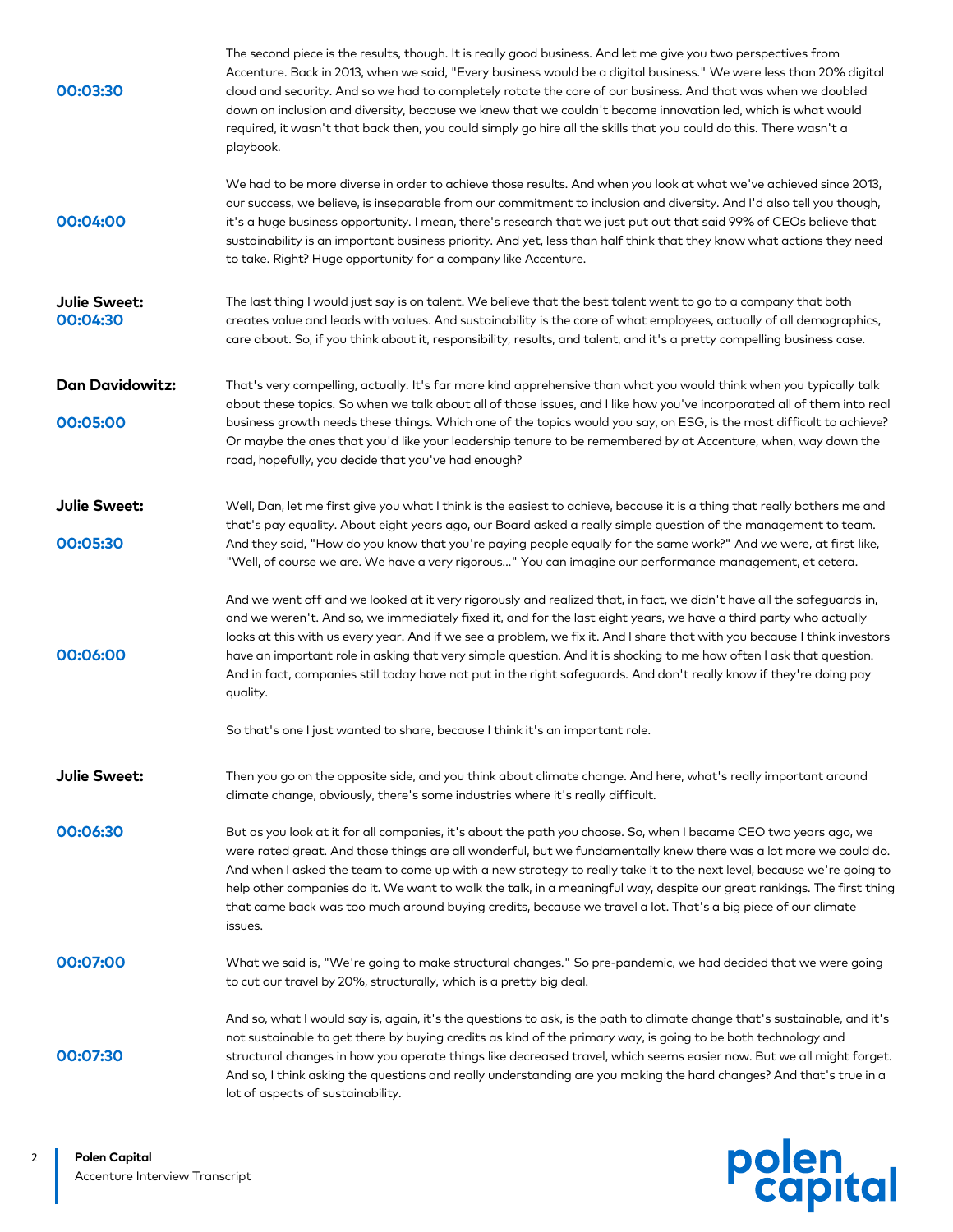| <b>Dan Davidowitz:</b>   | I mean those are, pay equality and climate change are two massive, massive things that Accenture is already leading<br>the way on. So that's impressive. When I was reading and I was kind of impressed by in your United Nations Global                                                                                                                                                                                                                                                                                                                                                                           |
|--------------------------|--------------------------------------------------------------------------------------------------------------------------------------------------------------------------------------------------------------------------------------------------------------------------------------------------------------------------------------------------------------------------------------------------------------------------------------------------------------------------------------------------------------------------------------------------------------------------------------------------------------------|
| 00:08:00                 | Compact Report, it hit home with us where you discuss how you engage in all your relevant stakeholders. You just<br>said that in your first answer too.                                                                                                                                                                                                                                                                                                                                                                                                                                                            |
|                          | Our ESG framework at Polen Capital is built around that belief that the best companies are the ones that<br>successfully add value to all of their stakeholders. And I'm curious how Accenture thinks about stakeholders, and<br>how do you balance them? Are there some that are a little bit more important and some little bit less? I know<br>probably the answer is they're all very important. But can you give us a little bit of idea of the tradeoffs that happen<br>when you're dealing with some of these very, very large issues like you're talking about.                                            |
| 00:08:30                 |                                                                                                                                                                                                                                                                                                                                                                                                                                                                                                                                                                                                                    |
| Julie Sweet:             | Dan, that's a great question. Let's start with who our stakeholders are. We define them as our clients, our people,<br>our partners, our ecosystem partners, our communities, and of course our shareholders. So, our top 500 leaders have<br>a single scorecard. And on that scorecard are what we call the fundamental five.                                                                                                                                                                                                                                                                                     |
|                          | So, the fundamental five are financial, so sales revenue profitability, clients, the client satisfaction, people,<br>sustainability, and our ecosystem partners.                                                                                                                                                                                                                                                                                                                                                                                                                                                   |
| 00:09:00                 | And why does that matter? So just like there are different, revenue priorities and different places you're going to<br>invest. Of course, as you look at the fundamental five, we invest differently. So, we have a certain amount that we're<br>putting in our communities for corporate citizenship. That is not the same amount as we're putting in the \$900<br>million we spend on training for our people.                                                                                                                                                                                                   |
| 00:09:30                 | What matters though is that core to our strategy, are these fundamental five. And we actually call it our 360-degree<br>value strategy. That's both, we're going to create 360-degree value by serving all our stakeholder across these<br>dimensions. And we create 360-degree value for our clients.                                                                                                                                                                                                                                                                                                             |
| <b>Dan Davidowitz:</b>   | So, you just mentioned about how much you spend \$900 million, I think, on training and development of your people.                                                                                                                                                                                                                                                                                                                                                                                                                                                                                                |
| 00:10:00                 | Human capital, or your people, your 600,000 plus people, which is an absolutely enormous number of employees at<br>Accenture, are by far your most important asset. And your ability to attract and retain that talent has to be your<br>biggest challenge, I would imagine, especially over the next several years, as you continue to scale. With that in mind,<br>perhaps you can discuss your strategic priorities around training and development and how much diversity can play<br>a role in meeting your workforce challenges as you go forward.                                                           |
| Julie Sweet:<br>00:10:30 | Sure. Well, first of all, we believe that we have to be both a consumer of talent and a creator of talent. And it's<br>grounded in that strategy. When we were shifting our business to be digital cloud and security, you couldn't hire at<br>the scale. So, we made a bet on our own people. That's even more true today, and there's a big shift that we believe<br>companies have to make that we've made a few years ago, which is to look at skills as opposed to roles.                                                                                                                                     |
| 00:11:00                 | So, we have 100% of our client facing people are in a database where we automatically populate what skills they<br>have. We can use AI to see who can be upskilled. So, example, when the pandemic hit, in the first six months, we<br>upskilled a 100,000 people to be new demand. So, using technology to help, and of course, it's enormously exciting to<br>our people to have those opportunities. But as you think about, more broadly industries, this mindset shift to skills,<br>because skills are going to become antiquated with technology, and we've already seen that.                              |
| 00:11:30                 | And so, we think about new skilling or what new skills you need, upskilling and then out skilling. So, when you have<br>people who no longer fit the journey, but you need to help them be skilled to take another job. And so that's both<br>core to how we are successfully scaling, because you can't always hire. You also need to new skill and upskill. We<br>think it's true for our clients too. Now diversity plays a really important role, first of all, in the innovation side, even<br>that strategy is a very innovative strategy, and our learning and how we're learning is constantly innovating. |
| 00:12:00                 | But we also believe that diversity's core to innovation. And when you look at what we've done over the last several<br>years where we've had those parallel tracks of rotating our business and focusing on diversity, see how those come<br>together.                                                                                                                                                                                                                                                                                                                                                             |

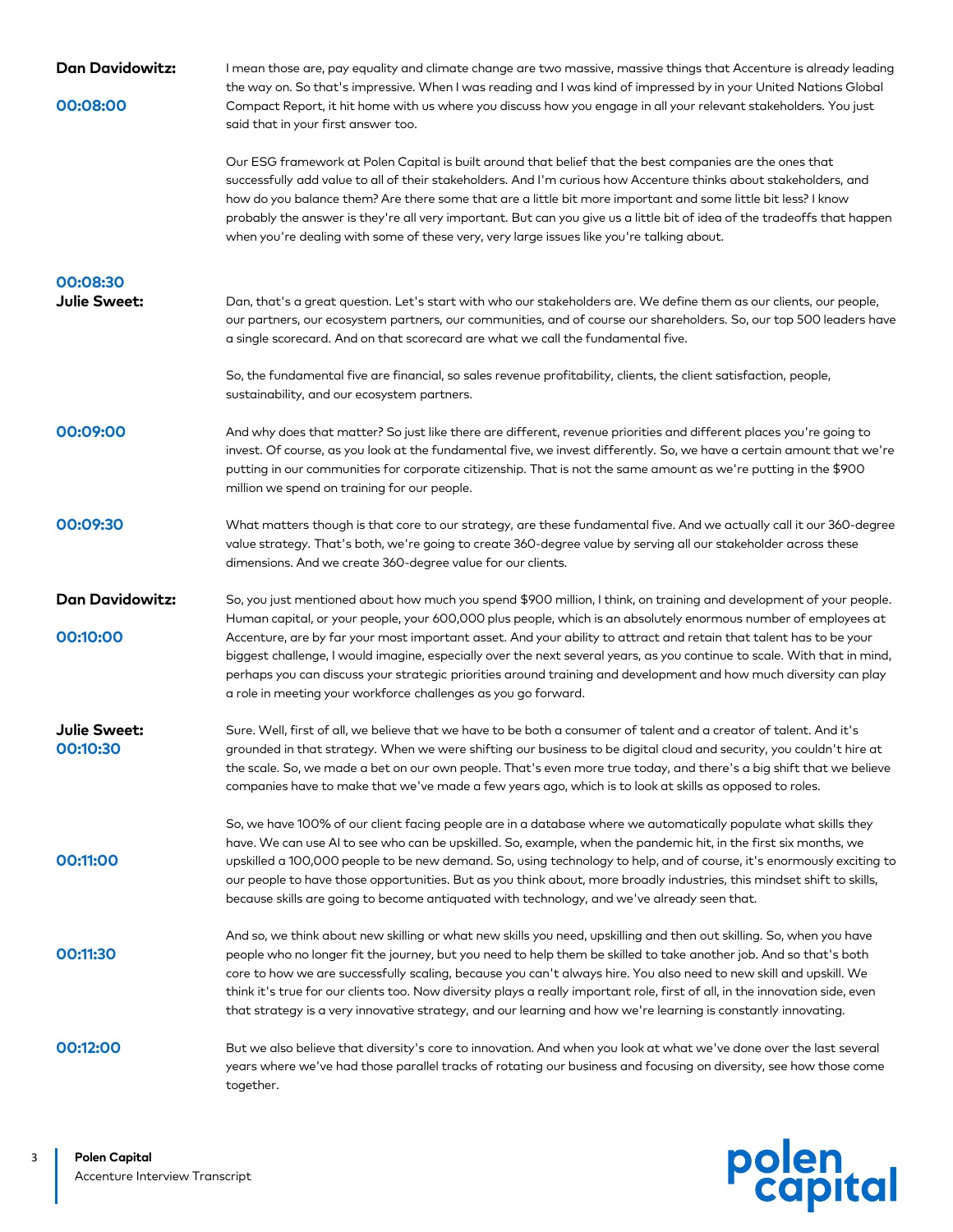| <b>Dan Davidowitz:</b>             | Yeah, that's pretty amazing. I don't think most people see how those things can come together. That's pretty<br>impressive. So, we share your commitment to continuous learning at Polen Capital. We have a training budget for all                                                                                                                                                                                                                                                                                                                                                                                                                                           |
|------------------------------------|-------------------------------------------------------------------------------------------------------------------------------------------------------------------------------------------------------------------------------------------------------------------------------------------------------------------------------------------------------------------------------------------------------------------------------------------------------------------------------------------------------------------------------------------------------------------------------------------------------------------------------------------------------------------------------|
| 00:12:30                           | of our employees, \$5,000 a year per employee. And you're about to cross over that billion-dollar threshold. So,<br>you're outspending us quite a bit. But we also appreciate your use of technology. You were just talking about it, to<br>provide an efficient way for employees to give feedback to each other.                                                                                                                                                                                                                                                                                                                                                            |
| 00:13:00                           | We believe in that as well. I think you've disclosed that there were about 2.5 million instances of employee feedback<br>last year, which is a pretty neat statistic. And that aligns with our principles on radical candor with our people. In<br>today's labor market, do you view these cultural commitments to your employees as kind of table stakes for a<br>modern enterprise? Or in other words, if you're not doing these type of things, can you really compete in the global<br>economy if you don't offer that type of upskilling and retraining and those type of opportunities for your people?                                                                 |
| Julie Sweet:                       | Dan, we do see them as tables stakes, and they're actually broader, based on our research and our own analytic                                                                                                                                                                                                                                                                                                                                                                                                                                                                                                                                                                |
| 00:13:30                           | experience, it's broader than retraining. In fact, triggered in a lot of ways by the pandemic, employees are looking,<br>what we call, about being net better off. So, it's clearly the financial, they get to pay them by market. You have to<br>provide the professional development. But also, their emotional wellbeing, the relationship, and you've seen this with<br>the focus on wellness that so many people are talking about.                                                                                                                                                                                                                                      |
| 00:14:00                           | We have over 180,000 people, who've completed our science-based training that we've provided to our employees<br>and partnership with Thrive. And on average, they report an 11% decrease in stress. But if you just think about<br>180,000 people taking that training, it demonstrates how important this is. And we think about providing sort of are<br>our employees met. But are often, it starts with our leadership principle. It's super simple. You can't be a leader at<br>Accenture unless you care about our people both personally and professionally. And we think it's a big differentiator<br>as to why people not only come here, but really why they stay. |
| <b>Dan Davidowitz:</b><br>00:14:30 | Yeah. Yeah. As I hear you articulating that, I can imagine the companies that don't do that and what a massive<br>disadvantage they would be at. So how are you helping your customers achieve, your clients achieve, some of their<br>sustained ability goals? Because Accenture has a very broad client base, very large companies and governments<br>across the globe. I'm thinking about your resources segment, which often works with energy companies, and utilities,<br>and mining companies, that are often not thought of in the good parts of ESG.                                                                                                                 |
| 00:15:00                           | But I'm sure you're working with some of those companies to maybe help reduce their carbon emissions, or maybe<br>you're also working with consumer products companies to make sure there's less waste, or maybe you're working<br>with financial services companies to make sure that privacy is protected. So maybe you could talk a little bit about<br>what does Accenture do for their clients that help them on their ESG journeys.                                                                                                                                                                                                                                     |
| Julie Sweet:                       | Well, I'd probably start with all of the above. But we think about sustainability slightly differently when we talk<br>about our clients. So, we created, last year, a role that's Chief Responsibility Officer and Head of Sustainability                                                                                                                                                                                                                                                                                                                                                                                                                                    |
| 00:15:30                           | Services. And so, the things that you're talking about, whether it's utilities. We're creating a platform right now, to<br>stop methane leaks. So, helping that entire industry green itself, big part of our services, small part relative to the<br>rest, but a big part of our focus.                                                                                                                                                                                                                                                                                                                                                                                      |
| 00:16:00                           | We're helping financial institutions, not just with data privacy, but actually looking at their downstream investments<br>and what the carbon emissions are. They are consumer goods. It's not just waste, but it's also products themselves,<br>both how they're made and what they are. And all of those, I call sustainability services that are specific, and those<br>are fantastic. But the other piece that we're doing is actually embedding sustainability into all of our services.                                                                                                                                                                                 |
| 00:16:30                           | For example, when you move to the cloud, we create a proprietary technology that measures the reduction in<br>carbon. To helps create the business case for moving to the cloud. There's a lot of spending on the supply chain. We<br>developed an algorithm that helps you identify child labor. We've built that into one of our ecosystem partners, and<br>we're going to take it across our ecosystem partners, so that when our clients are spending all the money they're<br>spending for the supply chain, it can be built-in as opposed to being something separate.                                                                                                  |

polen<br>capital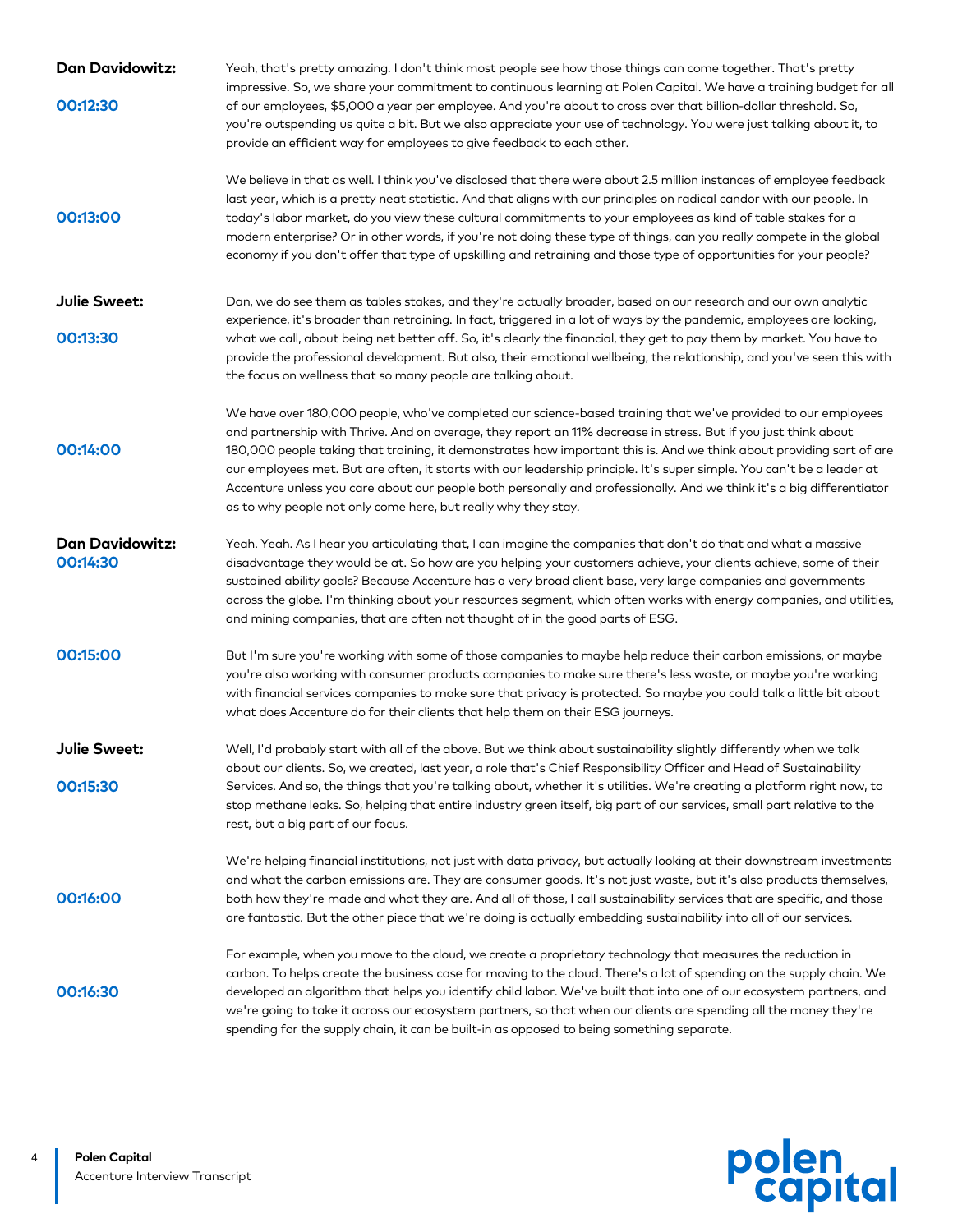| 00:17:00                           | And we helped launch the Green Software Foundation in partnership with Microsoft and other companies, to<br>develop Green IT Software. Because right now our industry is about 4% of emissions, but by 2030, it'll be about 14%<br>if we don't do something different. And so, imagine the power, when we're going to clients to say, "You're<br>partnering with a company that will actually do the work in a more sustainable way. And you can and leverage our<br>investments to help achieve your goals in addition to things that we're doing directly."                                                                                                                 |
|------------------------------------|-------------------------------------------------------------------------------------------------------------------------------------------------------------------------------------------------------------------------------------------------------------------------------------------------------------------------------------------------------------------------------------------------------------------------------------------------------------------------------------------------------------------------------------------------------------------------------------------------------------------------------------------------------------------------------|
| <b>Dan Davidowitz:</b><br>00:17:30 | Wow. That really brings to light a lot of how you work with your customers. That's a pretty elaborate group of<br>things, that you can work on to help your customers on their journey. There've got to be some customers, though I'd<br>imagine, you have 6,000 or more customers, that are laggards to some degree, or maybe a little hesitant. What are<br>the impediments usually for them to move on some of these journeys? Is it they worry about the growth of their<br>business, maybe some negative margin impacts of their business or other stakeholder impacts? Why are some<br>companies just a little hesitant to do what you're going to try to help them do? |
| Julie Sweet:<br>00:18:00           | I actually think it often just comes down to not knowing what to do, what the path is. And that comes from a few<br>different reasons. First of all, for many companies, sustainability was off in the corner. It was about corporate<br>citizenship. It was about doing some carbon emission stuff, getting on the right indices. It wasn't at the core of their<br>business. And so, the shift which they're doing, and they have to do, because whether you look at investors or<br>employees or consumers, they're demanding it.                                                                                                                                          |
| 00:18:30                           | But it's a big shift from get the good ranking, be in corporate citizenship, a little bit, check the box to make it quarter<br>of the business. So that's the first issue. The second is that the technology isn't completely there yet. When you look<br>at the ability to even track in your supply chain, when you look at I have one CEO saying, "I'm going to my<br>manufacturing facilities." I still have somebody with a clipboard going through it. I can't just stick it in and have it go<br>all the way in my ERP System.                                                                                                                                         |
| 00:19:00                           | The technology's still catching up with what the needs are. And so that's also a limitation. And then finally, there's a<br>lot of investment that's needed in general. And so how to balance what you go first, like if you're you behind a digital<br>transformation, then doing something that's really technology based, which a lot of sustainability goals are going to<br>require, is hard to do if you don't have the foundation.                                                                                                                                                                                                                                     |
|                                    | And so, it's a mixture of things, which of course we see as a huge business opportunity.                                                                                                                                                                                                                                                                                                                                                                                                                                                                                                                                                                                      |
| 00:19:30                           | And it's why the idea of embedding sustainability into some of these other essential moves is really attractive.                                                                                                                                                                                                                                                                                                                                                                                                                                                                                                                                                              |
| <b>Dan Davidowitz:</b>             | Oh, that's interesting. Yeah. Especially, if you don't have that technology already solidified. Yeah. So, Accenture has<br>multiple times been recognized as the number one publicly traded company for diversity inclusion by the Refinitiv<br>Diversity and Inclusion Index. And we can certainly see, from what we can see as outsiders, that this seems to be the<br>case.                                                                                                                                                                                                                                                                                                |
| 00:20:00                           | But can you discuss a little bit more, we've already talked a little bit about it, why diversity inclusion became so<br>important to Accenture? You talked a little bit about that already, but you know, where do you see it going from<br>here? Do you get to a point where you feel like, yes, we're already there, we are diverse. We are inclusive. We have<br>lots of people with lots of different experiences and backgrounds, and it makes us a better company, or is it a never-<br>ending quest to get better and better every year?                                                                                                                               |
| Julie Sweet:<br>00:20:30           | Definitely a never-ending quest. And I think humility is really important to have, because knowing what you don't<br>know and how much farther, and we work in a lot of different communities, and they're not all in the same starting<br>point. What I would say is, I joined Accenture in 2010 and the CEO at that time, he said two things to me. First, he<br>said, "We're all about change, super exciting to work at Accenture." And the second thing he said is, "We're fast<br>followers." Fast followers.                                                                                                                                                           |
| 00:21:30                           | Now you do not think of us as fast followers anymore. And when we were back in 2013, in having to lead the way in<br>digital, when no one, we were the first company to create digital, we said we had to change the face of Accenture.<br>That diversity was critical because, fast followers, it was fine to not be diverse.                                                                                                                                                                                                                                                                                                                                                |

polen<br>capital

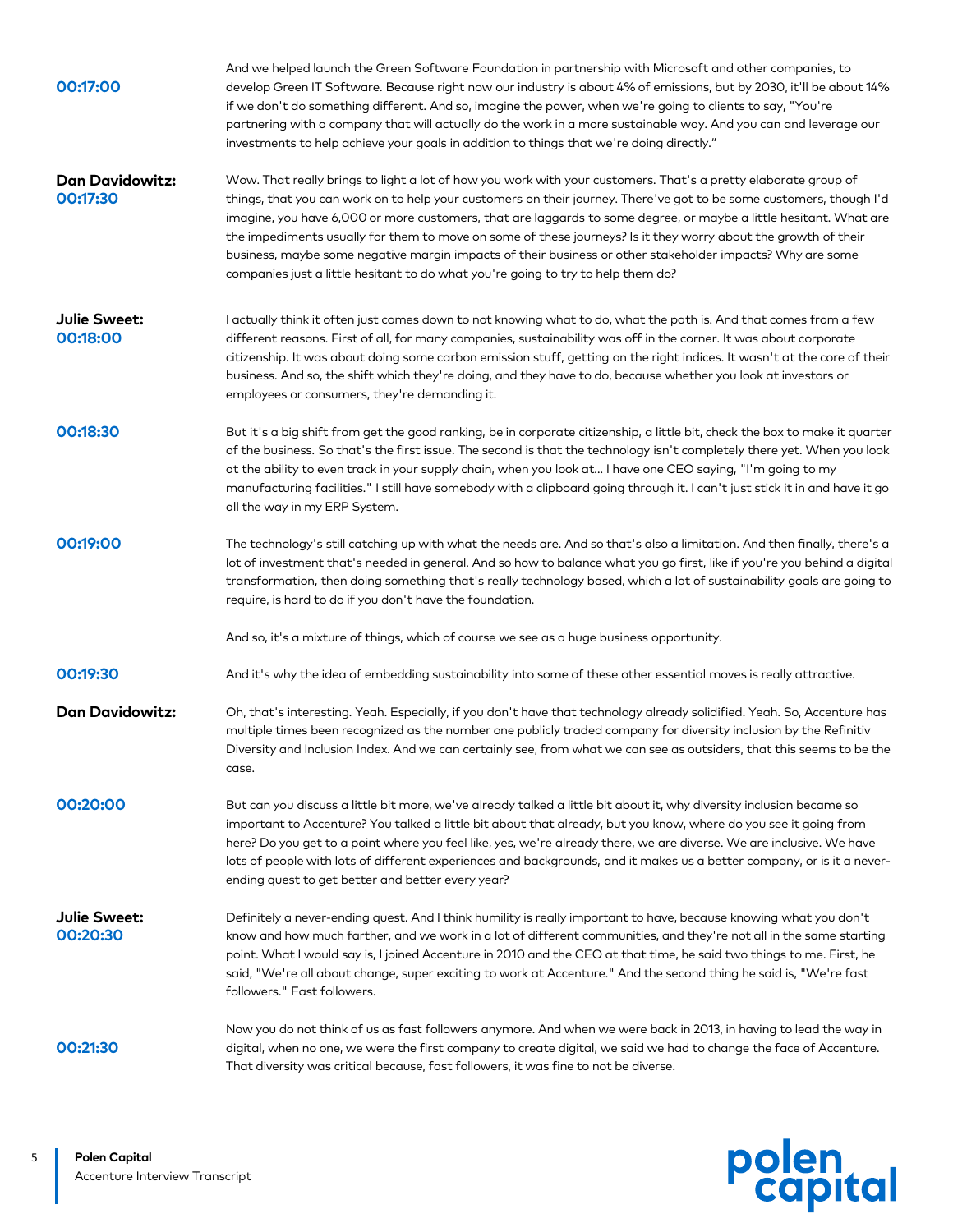| 00:21:30                           | But if you want to be an innovator, we needed the diverse thing. And we think of it very broadly, diverse thinking,<br>diverse experience, geographic, age, as well as the categories that you think more traditionally. And so, it was a<br>deliberate decision in order to accelerate the business priority of becoming innovation led from being a fast follower.                                                                                                                                                                                                                                                                                                                                            |
|------------------------------------|-----------------------------------------------------------------------------------------------------------------------------------------------------------------------------------------------------------------------------------------------------------------------------------------------------------------------------------------------------------------------------------------------------------------------------------------------------------------------------------------------------------------------------------------------------------------------------------------------------------------------------------------------------------------------------------------------------------------|
| <b>Dan Davidowitz:</b>             | So, one of the other areas of your business that I wanted to talk about was your Industry X.0 business where you're<br>helping companies, particularly manufacturing companies, become better with automation, oftentimes in                                                                                                                                                                                                                                                                                                                                                                                                                                                                                    |
| 00:22:00                           | technology. Are you concerned at all that automation could displace human labor, which might conflict with one of<br>your other goals, which is empowering today's workforce, bringing more diversity to the labor market in general, and<br>particularly in lower income demographics?                                                                                                                                                                                                                                                                                                                                                                                                                         |
| Julie Sweet:<br>00:22:30           | I once had a Senator ask me, "If I give a tax credit, could I get companies to not automate." Since this was a US<br>Senator, I said, "Well, since the rest of the world will automate, they really probably can't do that."                                                                                                                                                                                                                                                                                                                                                                                                                                                                                    |
|                                    | Automation is inevitable. And automation by its definition is replacing human labor.                                                                                                                                                                                                                                                                                                                                                                                                                                                                                                                                                                                                                            |
| 00:23:00                           | And in fact, at Accenture, we have a data AI technology first mindset, because we believe we are more competitive.<br>If we can help our clients in what we do, do it faster, less costly, and more effectively. And that's how you use<br>automation, and AI, and data.                                                                                                                                                                                                                                                                                                                                                                                                                                        |
| 00:23:30                           | So that's why it's also really important to be thinking differently about your workforce. And I go back to this idea of<br>new skilling, upskilling and out skilling, and starting with understanding what the skills are. Because the beauty of<br>technology, it's going to make you more competitive, it'll open up opportunities, but it will require different skills. And<br>that's one of the reasons I talk so much about needing to have a shift to skills, is the best way to continue to<br>empower workers is to understand skill sets and then be good either through partnerships or on your own,<br>depending on your scale, in being able to new skill, upskill, and out skill, when necessary. |
| 00:24:00<br><b>Dan Davidowitz:</b> | So, using the tools of automation for your clients, then they free up the capacity to then upskill their own people to<br>do something else?                                                                                                                                                                                                                                                                                                                                                                                                                                                                                                                                                                    |
| Julie Sweet:                       | That's right. And when I talk about our strategy being 360-degree value, one of those things is around talent. And we<br>want our clients to think of us as helping upskill their people by working through us. And it's actually something we're                                                                                                                                                                                                                                                                                                                                                                                                                                                               |
| 00:24:30                           | educating them about. I'd say every day, I said, "Look, every time we get hired, we should be asking our client, what's<br>your talent strategy? Do you want to be able to do this long term on your own? By the way, we think even when<br>you're outsourcing to us, you need these skills."                                                                                                                                                                                                                                                                                                                                                                                                                   |
|                                    | And helping train our clients that they should always be thinking about the talent strategy in order to benefit from<br>working for us, but also to be focused on their own people so that there's clarity in what they can do to bring their<br>people along a journey and create new opportunities for them.                                                                                                                                                                                                                                                                                                                                                                                                  |
| 00:25:00                           |                                                                                                                                                                                                                                                                                                                                                                                                                                                                                                                                                                                                                                                                                                                 |
| <b>Dan Davidowitz:</b>             | That's a much better sustainable way, it sounds like. So maybe one more question for you, as we start to think about<br>all the things we talked to about today. There's a lot in the investment side of the world, anyway, a lot of marketing<br>buzz around ESG. And a lot of times it's not hearing these great stories that bring it to life. So, from your<br>perspective, what's truly important about ESG and what is just fluff? And if you could just convey to investors, what<br>you think the best will way to think about ESG is, how would you say it?                                                                                                                                            |
| 00:25:30                           |                                                                                                                                                                                                                                                                                                                                                                                                                                                                                                                                                                                                                                                                                                                 |
| Julie Sweet:                       | Look, I think it differs by industry. So, as much as I'm committed, and we're the first in my industry to say, "We're<br>going to be carbon neutral by 2025." We're not going to move the needle. Okay.                                                                                                                                                                                                                                                                                                                                                                                                                                                                                                         |
|                                    | And so important, but not moving the needle. What's really important in the company of over 600,000, is what are<br>we doing about our people?                                                                                                                                                                                                                                                                                                                                                                                                                                                                                                                                                                  |